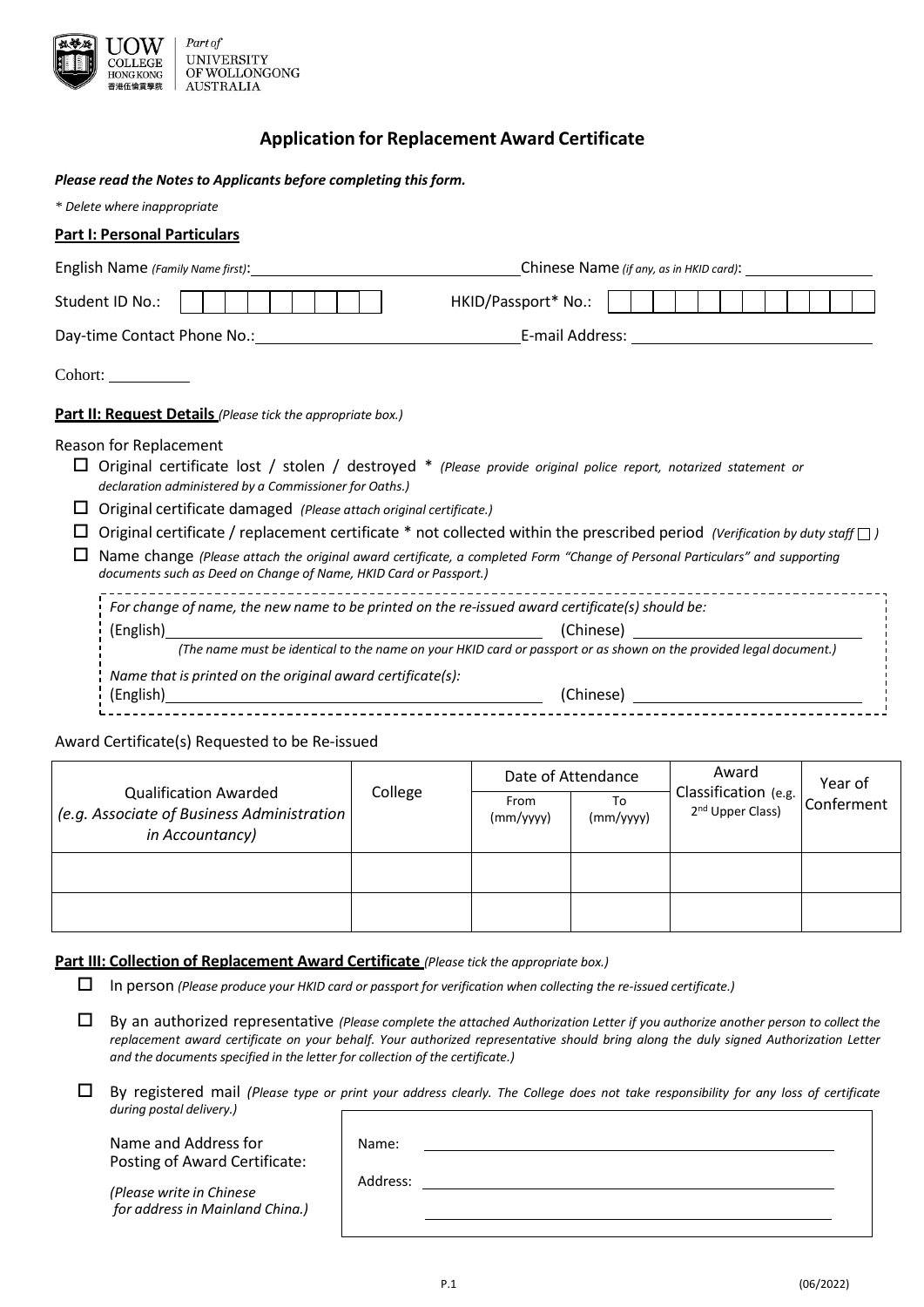### **Part IV: Payment Information** *(Please tick the appropriate box.)*

A non-refundable application fee of HK\$400 is charged for replacement of each award certificate. In the case of name change, the application fee is also HK\$400 for each award certificate to be replaced under the same name.

I wish to apply for the replacement of certificate(s) for my degree(s) as given in Part II and hereby pay the required charges of HK\$ using the payment method indicated below:

#### *Payment Methodsfor Applications*

- By direct deposit at any branch of the Hang Seng Bank to UOWCHK account no.: 359-300001-004 *(Please attach original payment receipt with the application form.)*
- By electronic transfer to the above UOWCHK account at any Hang Seng Bank/HSBC ATM *(Please attach original payment advice with the application form.)*
- $\Box$  By Octopus at the College Office

### **Part V: Declaration** *(Please tick the appropriate box.)*

I am aware that I am not permitted to retain more than one copy, including the replacement copy, of the award certificate for each academic qualification I have obtained from the College. I hereby declare that my original certificate(s) for the academic qualification(s) of \_\_\_\_\_\_\_\_\_\_\_\_\_\_\_\_\_

- $\Box$  is/are lost/stolen/destroyed/damaged\*
- $\Box$  has/have not been collected within the prescribed period
- $\Box$  has/have\* to be replaced as my name has been legally changed after my graduation from the College.

I understand that I must surrender to the College ALL certificates bearing my former name, and that my replacement award certificate which bears my new legal name can only be processed after approval is given by the College on the updating of my new legal name in its student records.

| * Please delete as appropriate |                                                                |                         |
|--------------------------------|----------------------------------------------------------------|-------------------------|
| (For Office Use Only)          |                                                                |                         |
|                                | Received by: $\Box$ (name) Payment received by: $\Box$ Octopus | $\Box$ Receipt attached |
|                                | Details and info. verified by: $\Box$ Cert serial no.:         |                         |
| $\Box$ Cert checked on:        | $\Box$ Cert checked by:                                        |                         |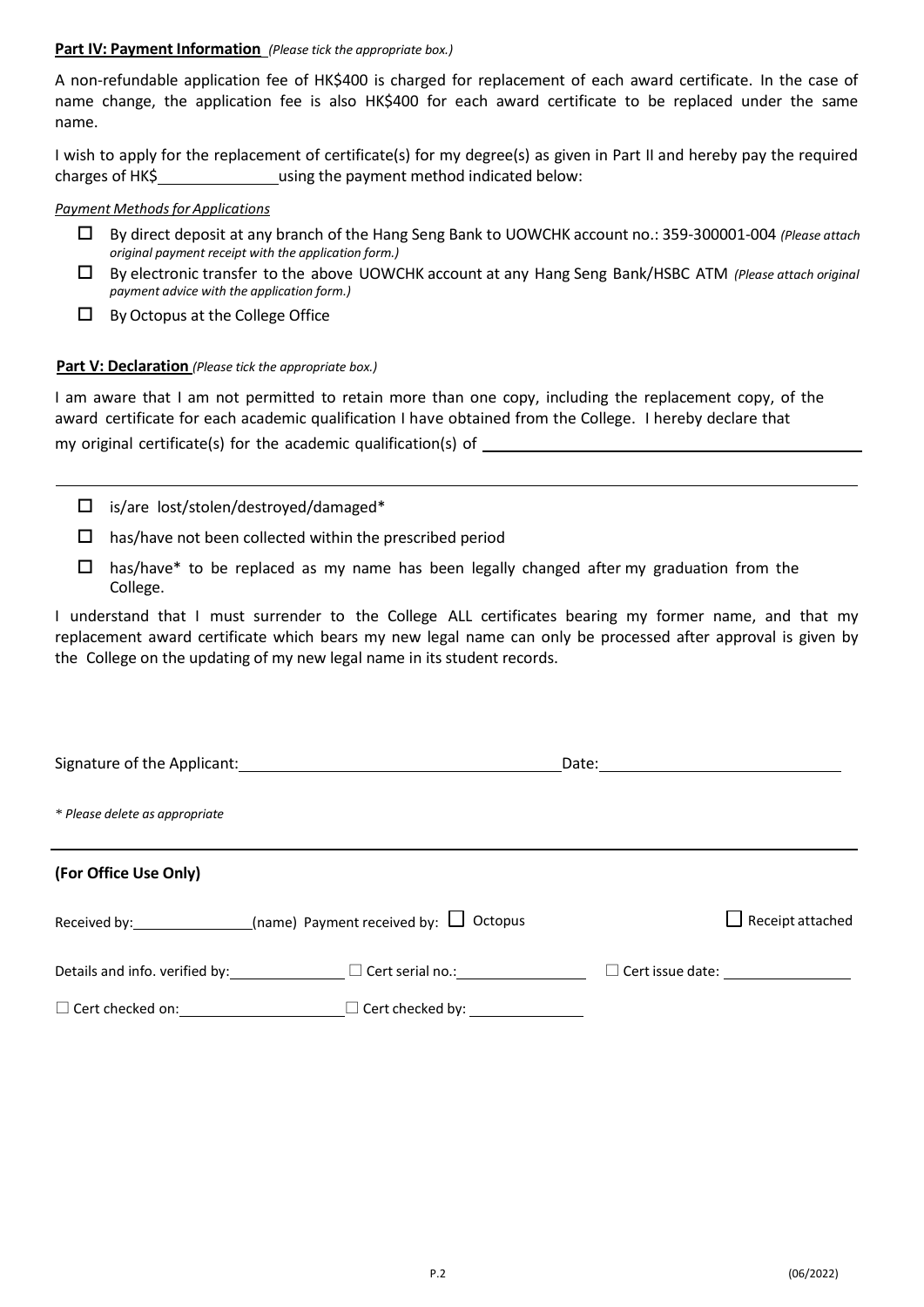# **Application for Replacement Award Certificate**

- 1. The award certificate issued by the College is a unique document. The College does not issue duplicate copy of an award certificate under any circumstances.
- 2. If a graduate's award certificate is permanently lost/destroyed, not collected within the period prescribed by the College, or if in the case of legal name change, a graduate requires his/her updated name to be printed on the award certificate, he/she may apply for replacement award certificate(s) from the College Office. However, a graduate is only permitted to retain ONE award certificate, including the replacement certificate, for each academic qualification he/she is conferred by the College.
- 3. Although a replacement award certificate is equally valid and legal as the original award certificate, it may not be a replica of the original certificate in respect of the award certificate design and paper, wordings and signatures, etc. The replacement certificates are printed in the current format, including use of the signatures of the current UOWCHK's Officers. Each replacement award certificate bears at the bottom edge a notation that states "this award certificate is reissued on (date)" in English and "此畢業證書於(日期)補發" in Chinese.
- 4. To apply for a replacement award certificate, a graduate should complete and sign on the attached application form. We do not accept requests by fax or in form of electronic files. Please also provide the following documents with the form:
	- (a) A copy of his/her HKID card/passport (it will be returned to the graduate with the replacement award certificate);
	- (b) Relevant documentary evidence such as a police report, notarized statement or declaration administered by a Commissioner for Oaths for lost or destroyed certificate;
	- (c) For change of name, a duly completed Form "Change of Personal Particulars" and supporting documents such as Deed on Change of Name, HKID Card or Passport;
	- (d) The original certificate(s) of which the graduate applies for a replacement copy (for damaged certificate or for name change); and
	- (e) The required application fee of HK\$400 for each replacement award certificate.
- 5. It will normally take 4 weeks' time to prepare for the replacement certificate(s), counting from the date of receiving the duly completed and signed application form and all the required documents and charges.
- 6. The College reserves the right of not issuing replacement award certificate(s) to a graduate in the event that he/she has any unmet obligations to the College (e.g. outstanding tuition fees/library fines/student loans and unreturned library materials) or if the graduate is not able to produce the required documents pertaining to the application for replacement certificate or settle the required replacement fee.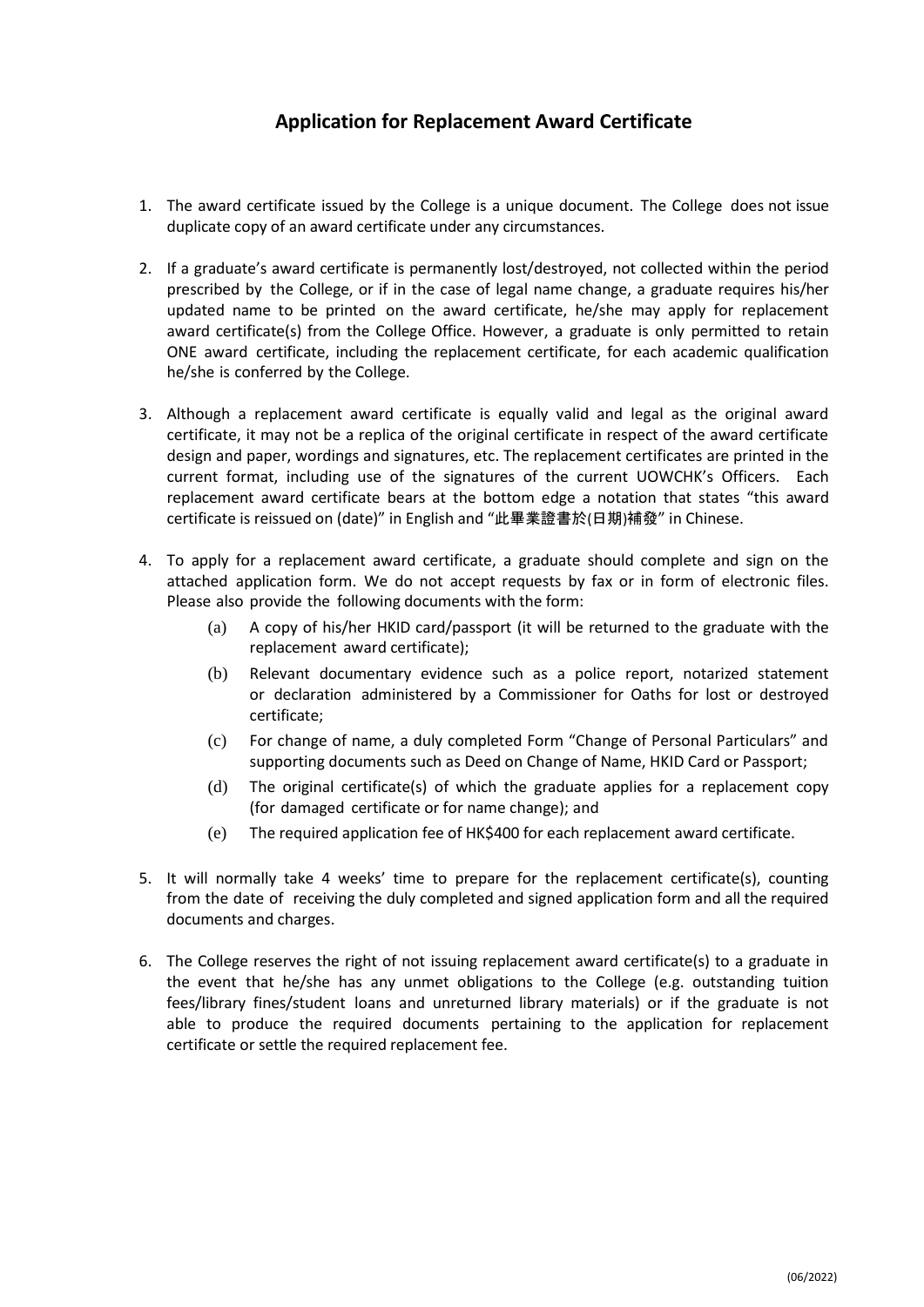- 7. A graduate may collect the replacement award certificate(s) in person or authorize a representative to collect the certificate(s) from the College Office upon notification. The graduate or the authorized representative is required to produce his/her HKID card/passport for identity verification and sign for acknowledgement of the replacement certificate(s). The authorized representative should also bring along a photocopy of the graduate's HKID card/passport for checking and the photocopy will be returned to the representative after verification.
- 8. A graduate may request his/her replacement certificate(s) be sent by registered mail to the given address. P.O. Box address is not acceptable. He/she will be notified by email when the replacement certificate is sent out. The College will not be liable for any loss of the certificate during postal delivery.
- 9. As the application fee is non-refundable, applicants are advised to check with the College Office, before making application and payment for the replacement award certificate, whether their original award certificates have been collected or not.
- 10. Personal Information Collection Statement:
	- The personal data provided in this form will be used for processing this application. Failure to provide complete and accurate information may render the College unable to process the application.
	- The information provided may be disclosed/transferred to relevant academic units/ administrative offices within the College for consideration and/or necessary actions.
	- For non-local students, changes in student records may also be disclosed/transferred to relevant Government bodies, such as the Immigration Department, if deemed necessary.
	- After the application has been processed, relevant data will be transferred to the student record system of the College.